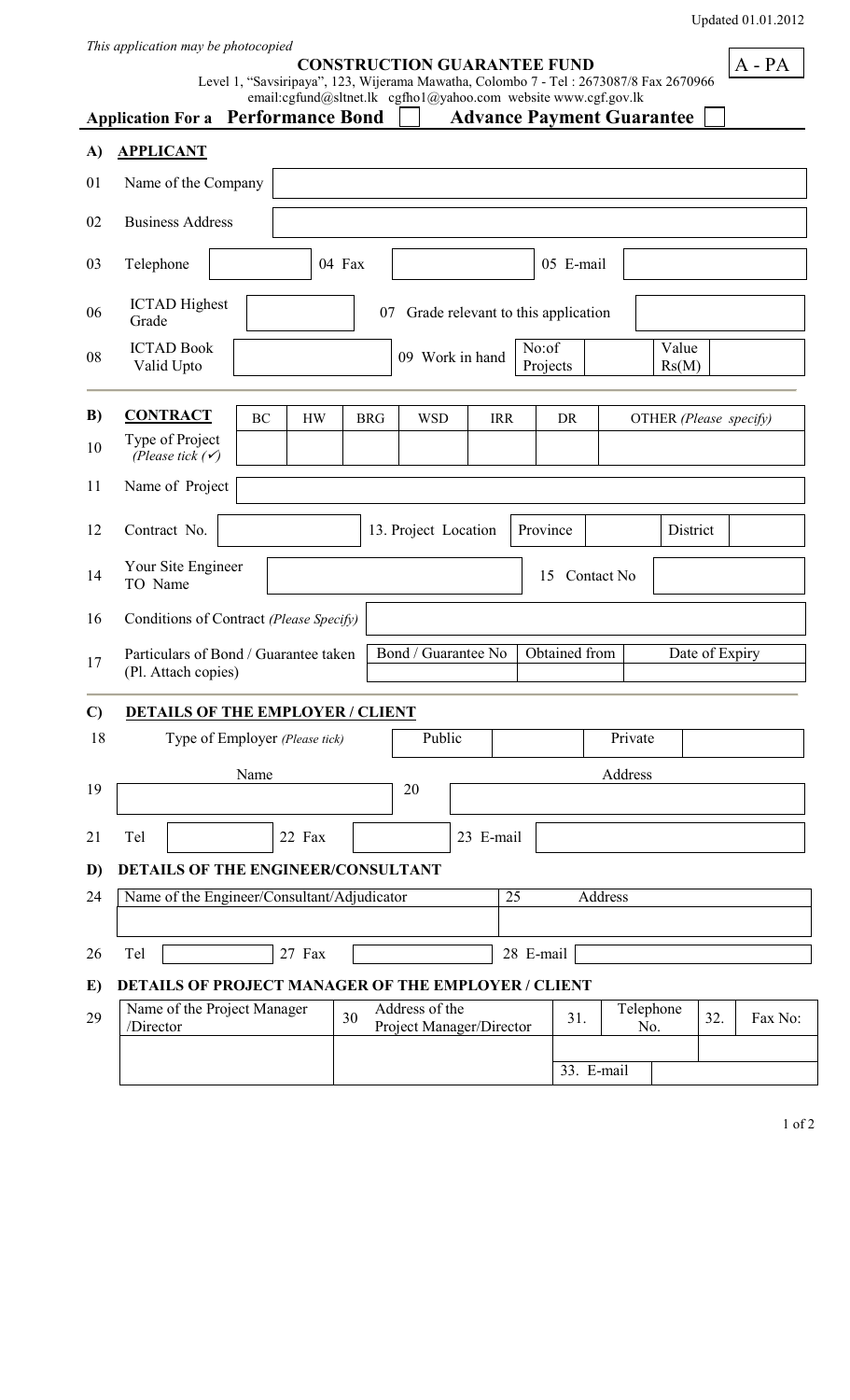## **F) DETAILS OF THE INSURANCE POLICIES**

| 34<br>Type of Policies     | <b>Effective Period</b> | Value Rs: | Taken From |
|----------------------------|-------------------------|-----------|------------|
| (a) Workmen's Compensation | To                      |           |            |
| All Risk<br>(b)            | To                      |           |            |

## **G) DETAILS OF THE BOND :**

| 35 | Requested amount of the<br>Bond / Guarantee                           |      |       | $\mathbf{R}$ s |                           |           |          |             | 36          | of contract sum                                                                         |              | Bond as a percentage<br>$\frac{0}{0}$ |         |             |              |  |  |  |
|----|-----------------------------------------------------------------------|------|-------|----------------|---------------------------|-----------|----------|-------------|-------------|-----------------------------------------------------------------------------------------|--------------|---------------------------------------|---------|-------------|--------------|--|--|--|
|    |                                                                       |      |       | Day            |                           |           | Month    | Year        |             |                                                                                         |              | Day                                   |         | Month       | Year         |  |  |  |
| 37 | Period<br>Required                                                    |      | From  |                |                           |           |          |             |             | To                                                                                      |              |                                       |         |             |              |  |  |  |
|    |                                                                       |      |       | Day            |                           |           | Month    | Year        |             |                                                                                         |              | Day                                   |         | Month       | Year         |  |  |  |
| 38 | <b>Contract Period</b>                                                |      | From  |                |                           |           |          |             |             | To                                                                                      |              |                                       |         |             |              |  |  |  |
| 39 | Defects Liability                                                     |      |       | Day            |                           |           | Month    | Year        |             |                                                                                         |              | Day                                   |         | Month       | Year         |  |  |  |
|    | Period                                                                |      | From  |                |                           |           |          |             |             | To                                                                                      |              |                                       |         |             |              |  |  |  |
|    |                                                                       |      | Day   | Month          |                           | Year      |          |             |             |                                                                                         |              | Day                                   |         | Month       | Year         |  |  |  |
| 40 | <b>Award Date</b>                                                     |      |       |                | 41. Date of               |           |          |             |             |                                                                                         | commencement |                                       |         |             |              |  |  |  |
|    |                                                                       | Rs.  |       |                | With VAT                  |           |          |             |             |                                                                                         |              |                                       |         |             |              |  |  |  |
| 42 | Contract sum                                                          | Rs.  |       |                | Without VAT               |           |          |             |             |                                                                                         |              |                                       |         |             |              |  |  |  |
| H) | <b>SURETIES</b>                                                       |      |       |                |                           |           | $\bf{D}$ |             |             | <b>ADJUDICATOR - Name &amp; Details</b>                                                 |              |                                       |         |             |              |  |  |  |
| 43 | <b>Cash Securities</b>                                                |      | Rs:   |                |                           |           |          |             |             |                                                                                         |              |                                       |         |             |              |  |  |  |
| J) | <b>DETAILS OF THE LIEN ACCOUNT</b>                                    |      |       |                |                           |           |          |             |             |                                                                                         |              |                                       |         |             |              |  |  |  |
| 44 | Details of Project (Lien) Account:<br>Name of the Bank where the Lien |      |       |                | Address of the Bank<br>45 |           |          |             |             |                                                                                         |              | 46                                    |         | Account No. |              |  |  |  |
|    | Account is opened                                                     |      |       |                |                           |           |          |             |             |                                                                                         |              |                                       |         |             |              |  |  |  |
|    |                                                                       |      |       |                |                           | Telephone |          |             |             |                                                                                         |              | Fax                                   |         |             |              |  |  |  |
|    | Authorized Signatory to Lien Account                                  |      |       |                |                           |           |          |             |             |                                                                                         |              |                                       |         |             |              |  |  |  |
| 47 |                                                                       | Name |       |                |                           | 48        |          | Designation |             |                                                                                         |              | 49                                    | NIC No. |             |              |  |  |  |
|    |                                                                       |      |       |                |                           |           |          |             |             |                                                                                         |              |                                       |         |             |              |  |  |  |
|    |                                                                       |      |       |                |                           |           |          |             |             | (Board resolution or Power of Attorney to be attached for Limited Liability Companies). |              |                                       |         |             |              |  |  |  |
| 50 | Authorized Signatory to this Application                              |      |       |                |                           |           |          |             |             |                                                                                         |              |                                       |         |             |              |  |  |  |
|    |                                                                       |      | Name  |                |                           |           | 51       |             | Designation |                                                                                         | 52           | NIC No.                               |         |             | 53 Signature |  |  |  |
|    |                                                                       |      |       |                |                           |           |          |             |             |                                                                                         |              |                                       |         |             |              |  |  |  |
|    |                                                                       | Day  | Month |                | Year                      |           | 55       |             |             | Company Seal / Rubber Stamp                                                             |              |                                       |         |             |              |  |  |  |
| 54 | Date                                                                  |      |       |                |                           |           |          |             |             |                                                                                         |              |                                       |         |             |              |  |  |  |
|    |                                                                       |      |       |                |                           |           |          |             |             |                                                                                         |              |                                       |         |             |              |  |  |  |

Photocopies of the following documents certified by the applicant (size A4 preferred) should be attached to this application*. (a) Tender Results (b) Letter of Award (c) Contract Agreement & Conditions (d) Indemnity Form (Format IN-PAMRCB) (e) Work in Hand (f) Program (g) Cash-distribution/histogram of workmen Machinery (h) Lien Account Letters – "A" "B" "C" "D" (i) Status letter from the bank on current loan and / or OD facilities and present status (i) Copy of adjusted final BOQ*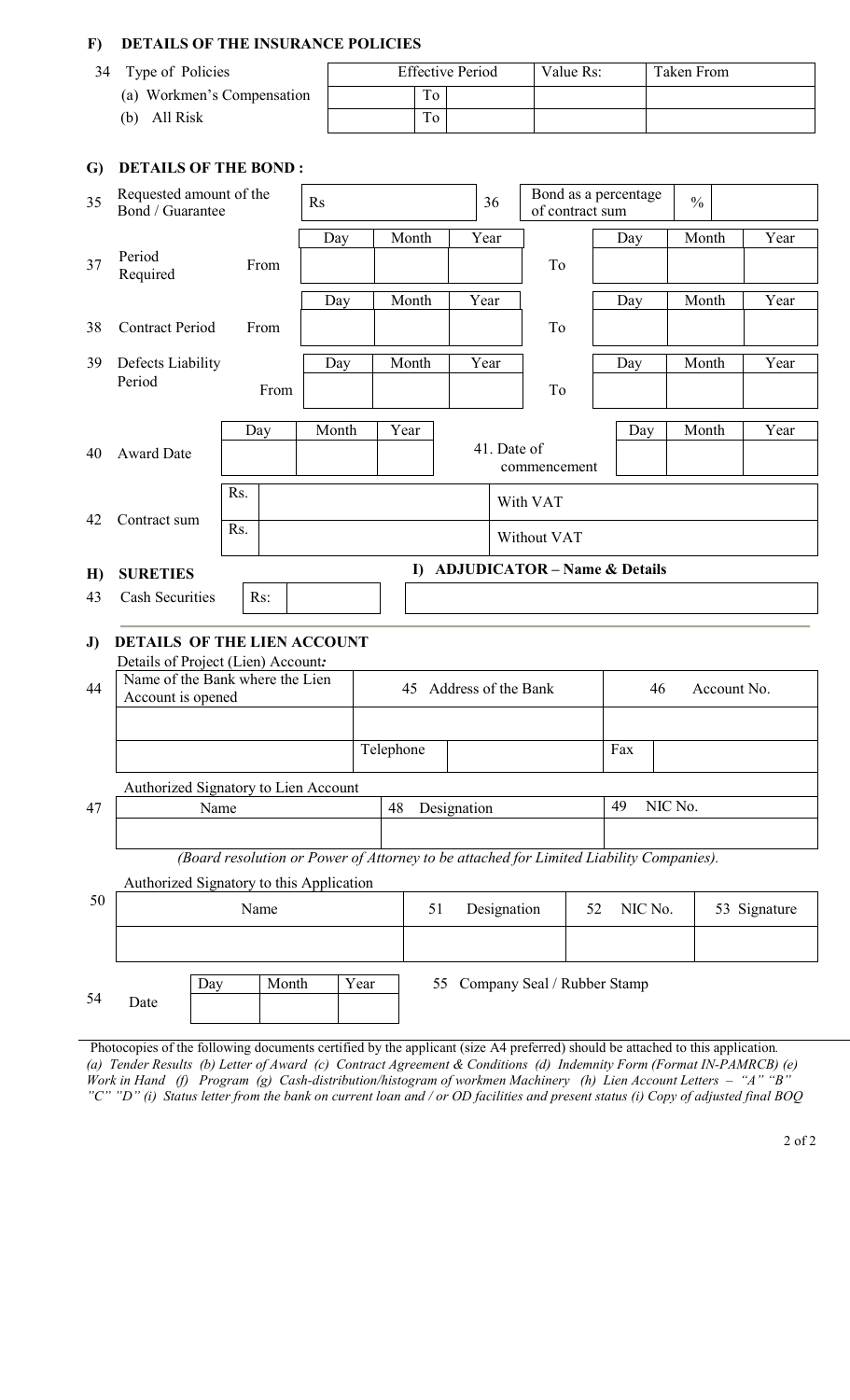| <b>IN-PAMRC</b>                                                                                                                                                |                  |
|----------------------------------------------------------------------------------------------------------------------------------------------------------------|------------------|
|                                                                                                                                                                | Updated 01012012 |
| This Indemnity is used only for Performance Bonds/Advance Payment Guarantees/Maintenance / Combined/Retention Bonds                                            |                  |
| <b>INDEMNITY</b>                                                                                                                                               |                  |
| The Construction Guarantee Fund                                                                                                                                | Date:            |
| $ISSUE OF BOND/GUARANTEE AB$ $AB$ $BB$ $BB$<br>$\mathsf{EXT}$ EXTENSION $\mathsf{\mathsf{I}}$<br>RB <sup>1</sup><br>CB                                         |                  |
|                                                                                                                                                                |                  |
|                                                                                                                                                                |                  |
| Project                                                                                                                                                        |                  |
| Client's Name                                                                                                                                                  |                  |
|                                                                                                                                                                |                  |
| Further to our application for the issue of a Bond/Guarantee for the above mentioned project, we confirm and agree to comply<br>with the following conditions. |                  |

- 1) We have clearly read and understood the Bond /s issued by the CGF to the client on behalf of us
- 2) We agree to fulfill all obligations laid down in the Conditions of Contract, Specifications & Drawings and the clauses in the general agreement and Rules and Regulations laid down by the Client.
- 3) We agree to notify CGF of any changes/amendments/improvements with regard to ; *a)*business registration, status and the Directors of the Company. (Supported with certified copies of the returns from the Registrar of Companies) *b)* memorandum of Articles of the organisation and the share capital **c)** ICTAD record book and the membership of any recognised organisation in the construction industry *d)* contract document , scope of work , payments, obligations of the client or contractor, violation of terms and conditions by the client or contractor or disputes/discrepancy/constraints related to the project *e)* to submit the tender results, awards, Bonds taken from CGF or any other sources
- 4) We agree to send progress reports/bank returns of this project on a monthly basis and any other information related to this project, as and when required/requested by the CGF, if necessary, endorsed as correct by a monitoring officer of CGF.
- 5) In the event of any occurrence, which might give cause to a claim under this Bond / Guarantee, we shall, *a)*immediately notify the CGF in writing, giving an indication as to the nature and extent of the occurrence; *b)*take all steps within the capacity & powers to minimize the extent of the loss or damage; *c)* furnish all such information and documentary evidence as may be required.
- 6) We agree that if the Employer makes a demand on the CGF for payment on the Bond/Guarantee then such amount demanded shall be paid to the CGF by us. Failing to make this payment within 14 days of your being notified of the Demand, the CGF would refer the issue to a sole arbitrator appointed by the CGF in accordance with the Arbitration Act No 11 of 1995 or take legal action to recover such dues with commercial interest prevailing at the date of when the refund was due (compound interest) until payment is made.
- 7) We agree that the levies, and any other charges paid to the CGF in respect of this project will not be refunded to us.
- 8) The CGF is relieved of any responsibilities for loss or damage due to faulty design approval of defective materials improper location or any structural failures during implementation or maintenance period or due to any type of disturbance in the surrounding area.
- 9) We agree to at our own expense take all reasonable precautions and comply with all reasonable recommendations to prevent loss, damage or liability and to comply with all statutory requirements.
- 10) We agree to give the rights to CGF to inspect and examine at any time the project, and the contractor shall provide the representatives of the CGF all assistance and with all the details and information for the assessment of the possibility of the contractor failing in the project.
- 11) We agree that the CGF is not liable/responsible or bound for any expenditure incurred in doing or redoing or making good or replacing or repairing & carrying out any work which is not in conformity to the scope of work or conditions of the contract.
- 12) We agree to provide the correct information during bidding, implementation and the maintenance period of the project and authorize CGF officers or nominated representatives to inspect, assist, interfere in the activities related to the project, deal with the engineer, consultant, client or any other organization which the CGF feels necessary to understand, assess, overcome, settle, mediate or conduct any inquiry to satisfy the fulfilment of the contractor/client's obligations of the project. We further give full authority to the CGF to provide additional resources in order that our contractual obligations on the project could be fulfilled. We further authorise the CGF directly or with the resources of a third party to execute any part of the work. We agree to indemnify & hold indemnified all such expenses incurred by the CGF in giving effect to the above.
- 13) We agree to use the funds available/received under this project for the proper execution/utilization with proper authorization and under the supervision of the CGF and agree not to utilize this fund for any other work, which is not directly/indirectly related to this project. Any surplus/savings/profit will be transferred or withdrawn with the consent/approval/authorization of the CGF.
- 14) We agree to return the original Bond/Guarantee at the expiration of same and understand that this Bond/Guarantee becomes automatically null and void and that the liability of CGF extinguishes completely whether the original of our guarantee is returned or not.

| SIGNED BY THE AUTHORIZED PERSON | ATTESTED & SIGNED IN MY PRESENCE |  |
|---------------------------------|----------------------------------|--|
| <b>SIGNATURE</b><br>$\sim$ 1.   |                                  |  |
| <b>STAMP</b>                    | <b>STAMP</b>                     |  |
|                                 | ATTORNEY- AT- LAW                |  |
| <b>NAME</b><br>÷                | <b>NAME</b>                      |  |
| DESIGNATION<br>÷                |                                  |  |
| SEAL                            | <b>ADDRESS</b>                   |  |
|                                 | SEAL                             |  |
|                                 |                                  |  |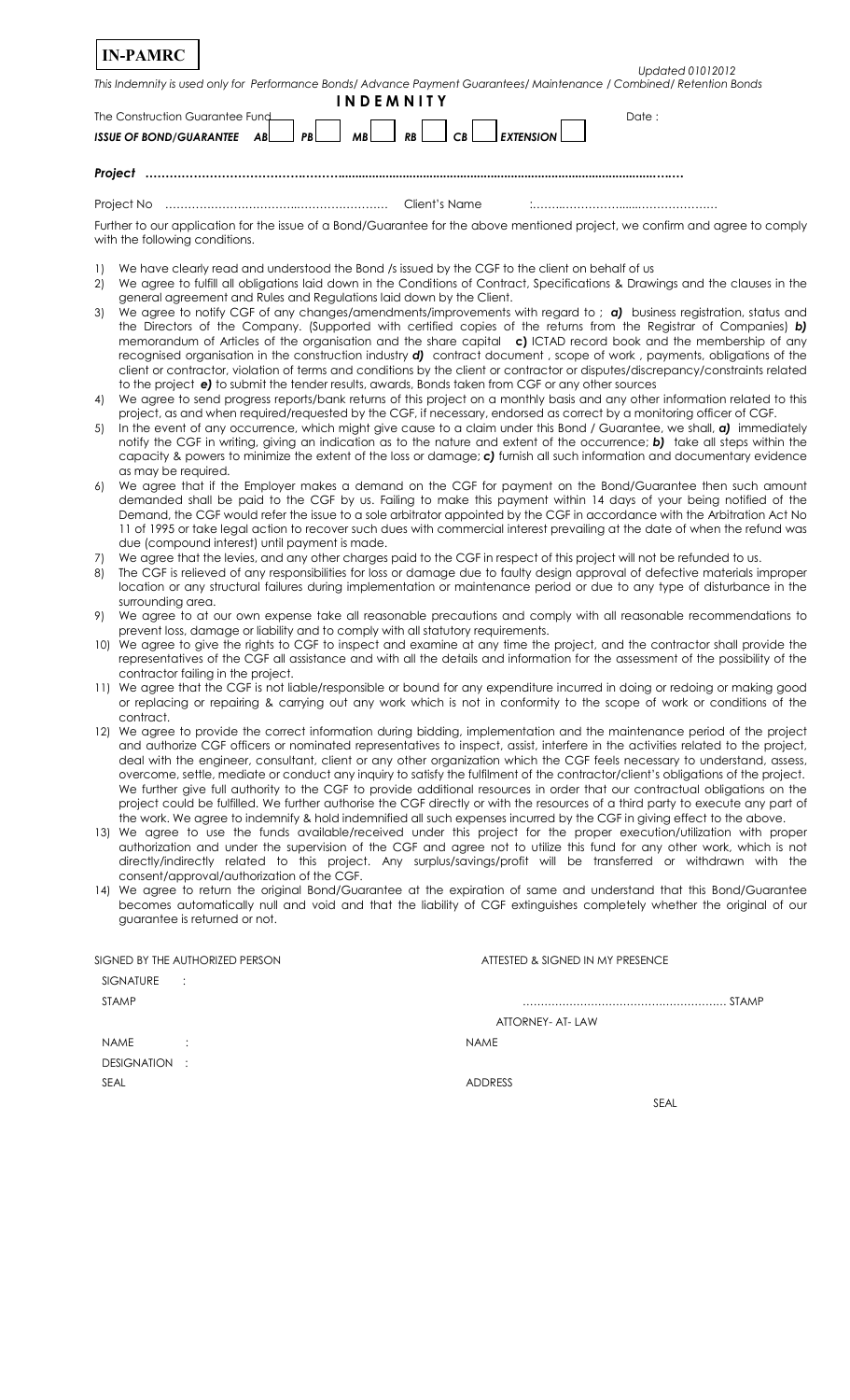Date ……………………

Construction Guarantee Fund "Savsiripaya" 123, Wijerama Mawatha Colombo 07

Dear Sir,

# **T E N D E R R E S U L T S**

We enclose herewith the Tender Results of the following project for your information please.

1. Bid Bond taken by us : No: 2. Source : …………………………………………………………………………………………………………………………………………… 3. Employer : ………………………………………………………………………………………………………………………………………….. 3. Project: ……………………………………………………………………………………………………………………………………………….

- 4. Tender Opening Date: ……………………………………… Time :
- 5. Results

| No             | Name of Contractor<br>M/S | <b>ICTAD</b><br>Grade<br>C/M | <b>Bid Value</b><br>(Rs: ) | Discount<br>$\%$ | <b>Bid Value</b><br>after discount<br>(Rs: ) | Remarks |
|----------------|---------------------------|------------------------------|----------------------------|------------------|----------------------------------------------|---------|
| $\mathbf 1$    |                           |                              |                            |                  |                                              |         |
| $\overline{2}$ |                           |                              |                            |                  |                                              |         |
| $\overline{3}$ |                           |                              |                            |                  |                                              |         |
| $\overline{4}$ |                           |                              |                            |                  |                                              |         |
| 5              |                           |                              |                            |                  |                                              |         |
| $6\phantom{1}$ |                           |                              |                            |                  |                                              |         |
| $\overline{7}$ |                           |                              |                            |                  |                                              |         |
| 8              |                           |                              |                            |                  |                                              |         |
| 9              |                           |                              |                            |                  |                                              |         |
| 10             |                           |                              |                            |                  |                                              |         |

### Designation

Signature

Name : …………………………………………………………………………………………………………………………………………

Seal

Tender Results.doc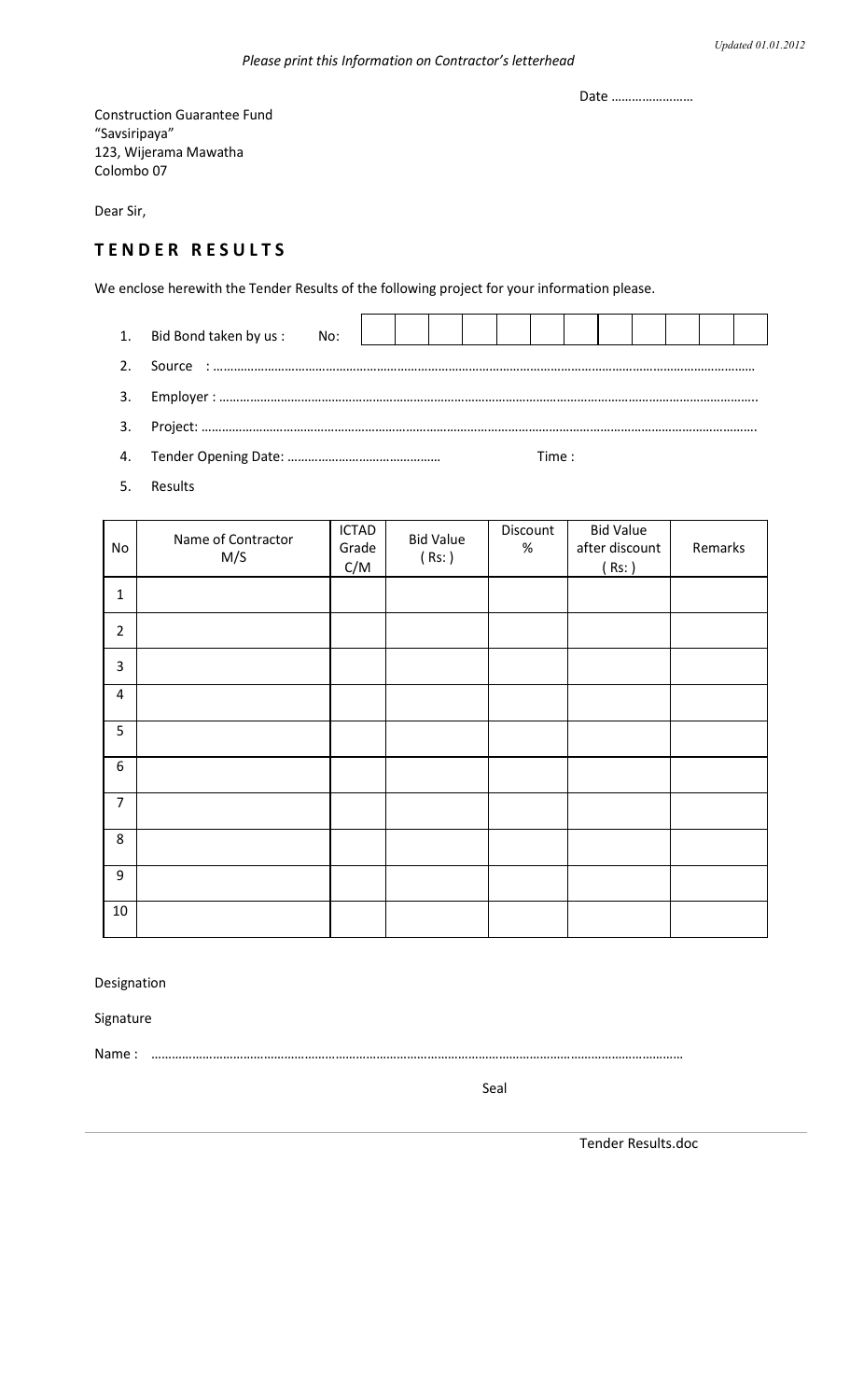CGF FORMAT NO:

Updated : 01/01/2012

#### SAMPLE LETTER (**A**)

**Letter from the Contractor to the Bank**  *(To be sent to the Bank on the Contractor's letterhead)*  Date: ……………

The Manager,

…………....................…… Bank

…………………………………………

Dear Sir,

## **SUBJECT : CONSTRUCTION PROJECTS WHICH WOULD BE UNDERTAKEN WITH THE CONCURRENCE OF CONSTRUCTION GUARANTEE FUND(CGF)**

### **OPENING OF A LIEN CURRENT ACCOUNT**

We, M/s. …………….. being a registered company involved in construction contract works,, intend to obtain a Bond/ Guarantee from the "Construction Guarantee Fund" (CGF), for the purpose of Construction and Maintenance …….....................................................................................................………. *(Name of Project)* Project, awarded by …........................................................................................ *(Client).* It is a mandatory requirement of CGF, that we (the Bidder / Contractor) should open a **Project /Lien Current Account,** specifically for the Projects, where CGF extend facilities in any one of the Commercial Banks acceptable to CGF to get qualified for obtaining Bonds from them.

The above date are required by CGF for them to monitor review/compare the progress of Construction work. and to check whether the cash flows demonstrate the proper application of finances that are released to us (Contractors) by Clients, for respective Project/s.

We would inform the respective Employer/Client to all monies paid under this Project directly to this Project/s directly to Lien Account only.

Therefore, we irrevocably direct that all transactions of whatsoever nature from this Project /Lien Account must only be effected with concurrence and explicit written approval of the CGF. And should not be transferred to any other Account, or used for any other form of transaction or held as security or set off for any other liability of ours, be it with your Bank and any of its' branches or with any other Bank. The CGF would inform you in writing the authorized officers who could approve any transactions from the said Project / Lien Account.

Hence, please be kind enough to open a Project /Lien Account in our name to be operated as described above, and confirm the above arrangements to the CGF. A draft of the letter required from the Bank to the CGF is attached.

Sgd. Contractor Copies to : CGF and Client.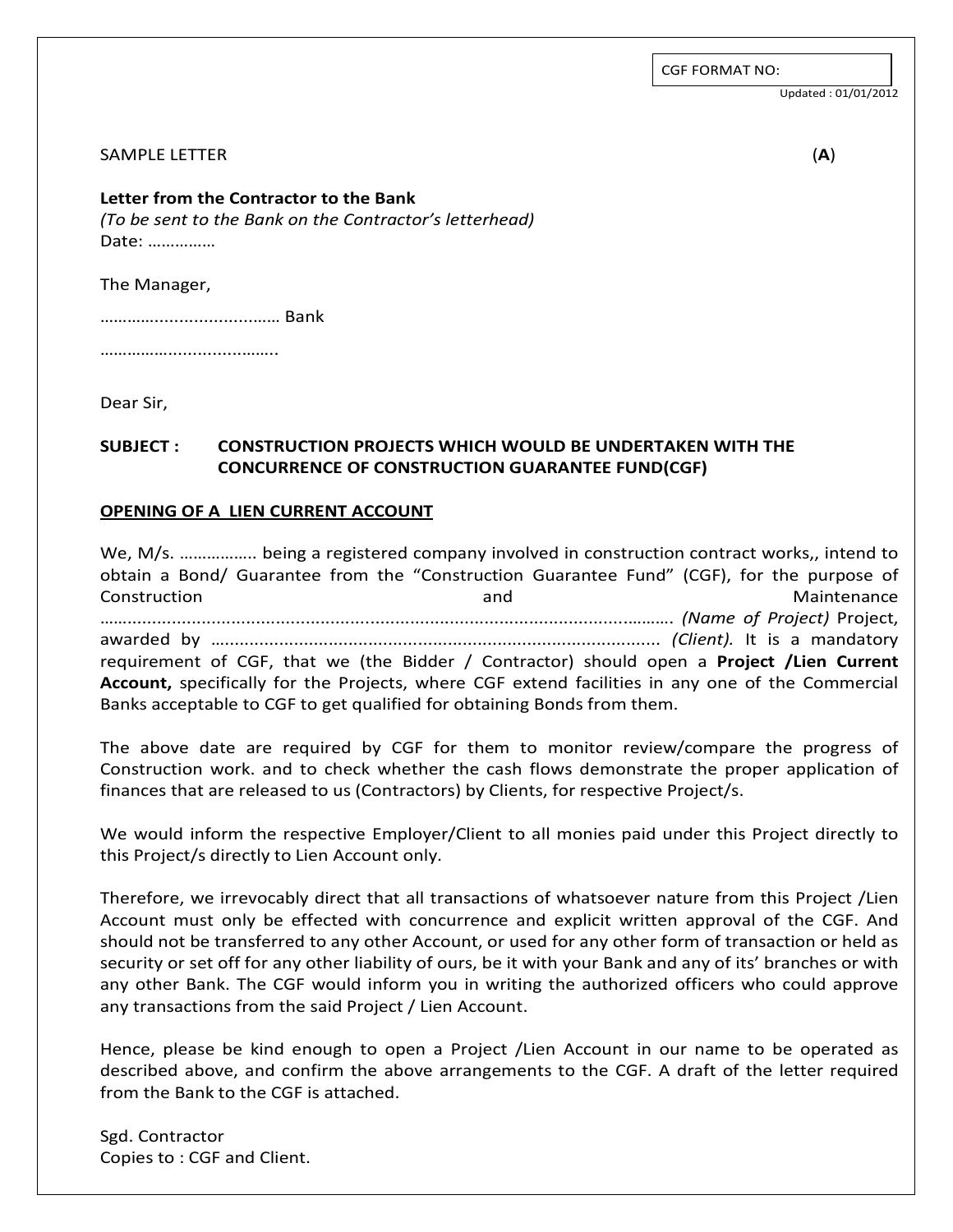CGF FORMAT NO:

Updated : 01/01/2012

#### DRAFT SAMPLE LETTERS (**B**)

#### **Letter from the Bank to the CGF**  *(To be typed on a Bank's Letterhead)*

Date: ……………………..

The General Manager, Construction Guarantee Fund, "Savsiripaya", 123, Wijerama Mawatha, Colombo 7.

Dear Sir,

RE: LIEN PROJECT ACCOUNT NO: …………………………......................................…

As advised by our client /customer M/s. ………….......………………………….. we have as required by you, opened a Lien Project /Lien (Current) Account under the Name and Style ……….......… ….................………….. bearing No: ……………………………………….

We irrevocably undertake not to make any disbursements, transfers or effect any other form of transactions and not to hold as security or set off for any other liability or unsettled facilities of M/s………..................................................................................……………… with this Bank or any of our Bank branches or other Banks, monies from the said Project Lien Account No. …………………………………… opened in our Bank without the explicit written authorization received by us from the Construction Guarantee Fund (CGF) given under the signature of an authorized officer of the CGF. We further undertake to send the CGF copies of the monthly statements of the said Account on a monthly basis.

We further confirm that the above undertaking and arrangements will be in full force and effect and will not be changed or altered in any manner under the instructions of M/s ........................................................... or any other party without the explicit written approval of the CGF.

Further, we confirm that at your request and with the concurrence or our client /customer we may in future accommodate any other remittances from any other projects in this account adopting the same undertaking mentioned above and notified to you accordingly.

All correspondence on this subject should be addressed to:

| The Manager,                    |                     |
|---------------------------------|---------------------|
|                                 | Tel:  Fax:  E-Mail: |
| Thank you.<br>Yours faithfully, |                     |
| <br>Name & Signature<br>Manager | Bank Seal           |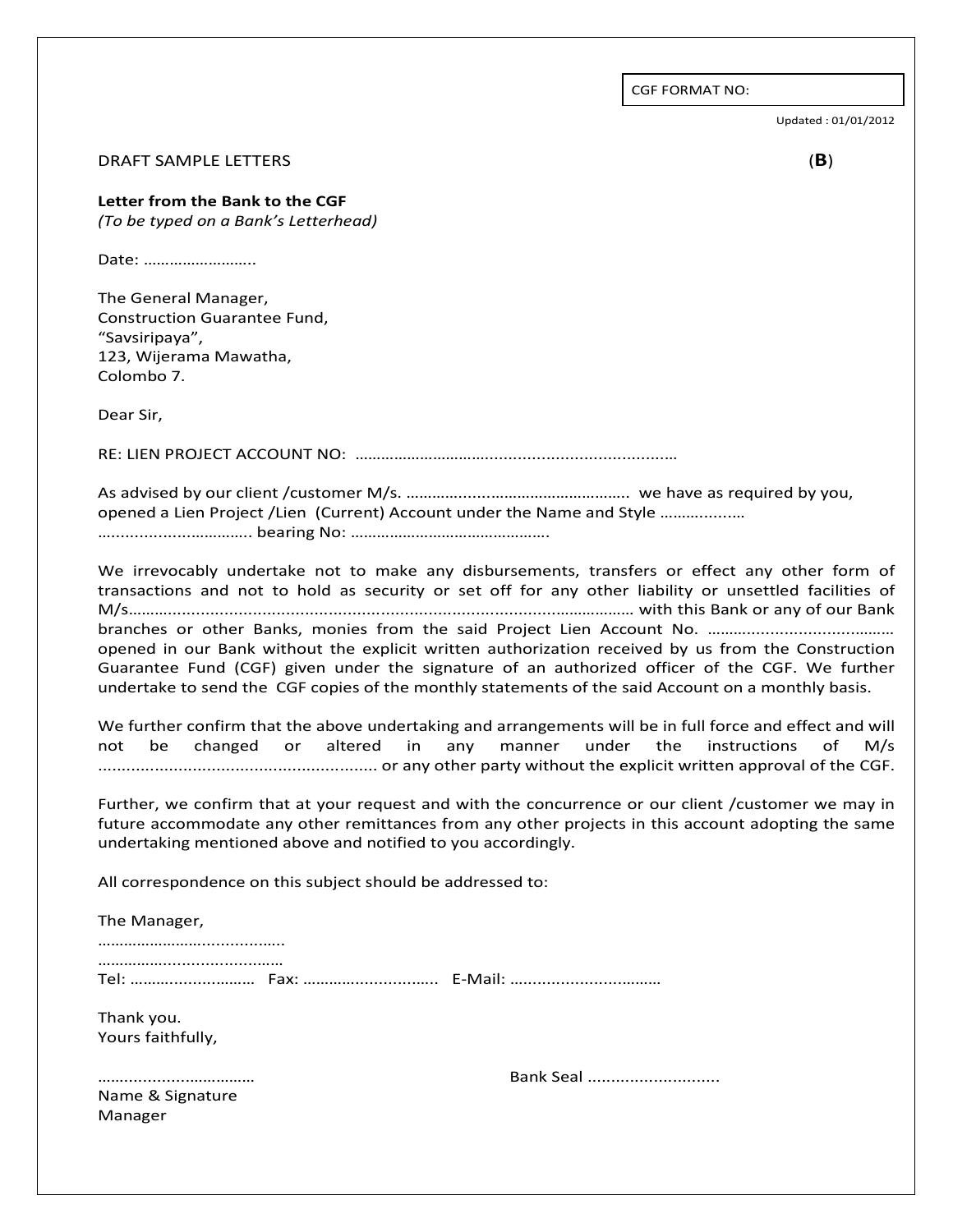|                                                                                                                                                                          | <b>CGF FORMAT NO:</b> |
|--------------------------------------------------------------------------------------------------------------------------------------------------------------------------|-----------------------|
|                                                                                                                                                                          | Updated: 01/01/2012   |
| <b>DRAFT SAMPLE LETTERS</b>                                                                                                                                              | (C)                   |
| Letter to the Client / Employer<br>(To be sent on Contractor's letterhead)                                                                                               |                       |
|                                                                                                                                                                          |                       |
|                                                                                                                                                                          |                       |
|                                                                                                                                                                          |                       |
| Dear Sir,                                                                                                                                                                |                       |
|                                                                                                                                                                          |                       |
| With reference to the above Project / Contract awarded to us by your organization, we intend to<br>obtain a Bond / Guarantee from the Construction Guarantee Fund (CGF). |                       |
| We wish to inform you that we have opened a Project /Lien Account in respect of the above Project<br>                                                                    |                       |
| Therefore please remit all such monies payable to us on this Project, directly to this Account.<br>Cheques should be drawn in favour of :-                               |                       |
|                                                                                                                                                                          |                       |
| Please confirm your agreement to the above to the CGF. (Sample letter attached)                                                                                          |                       |
| The above instructions will not be revoked by us under any circumstances.                                                                                                |                       |
| Thank you.                                                                                                                                                               |                       |
| Yours faithfully,                                                                                                                                                        |                       |
|                                                                                                                                                                          |                       |
| Sgd. Contractor                                                                                                                                                          |                       |
| Copies to: CGF and Bank                                                                                                                                                  |                       |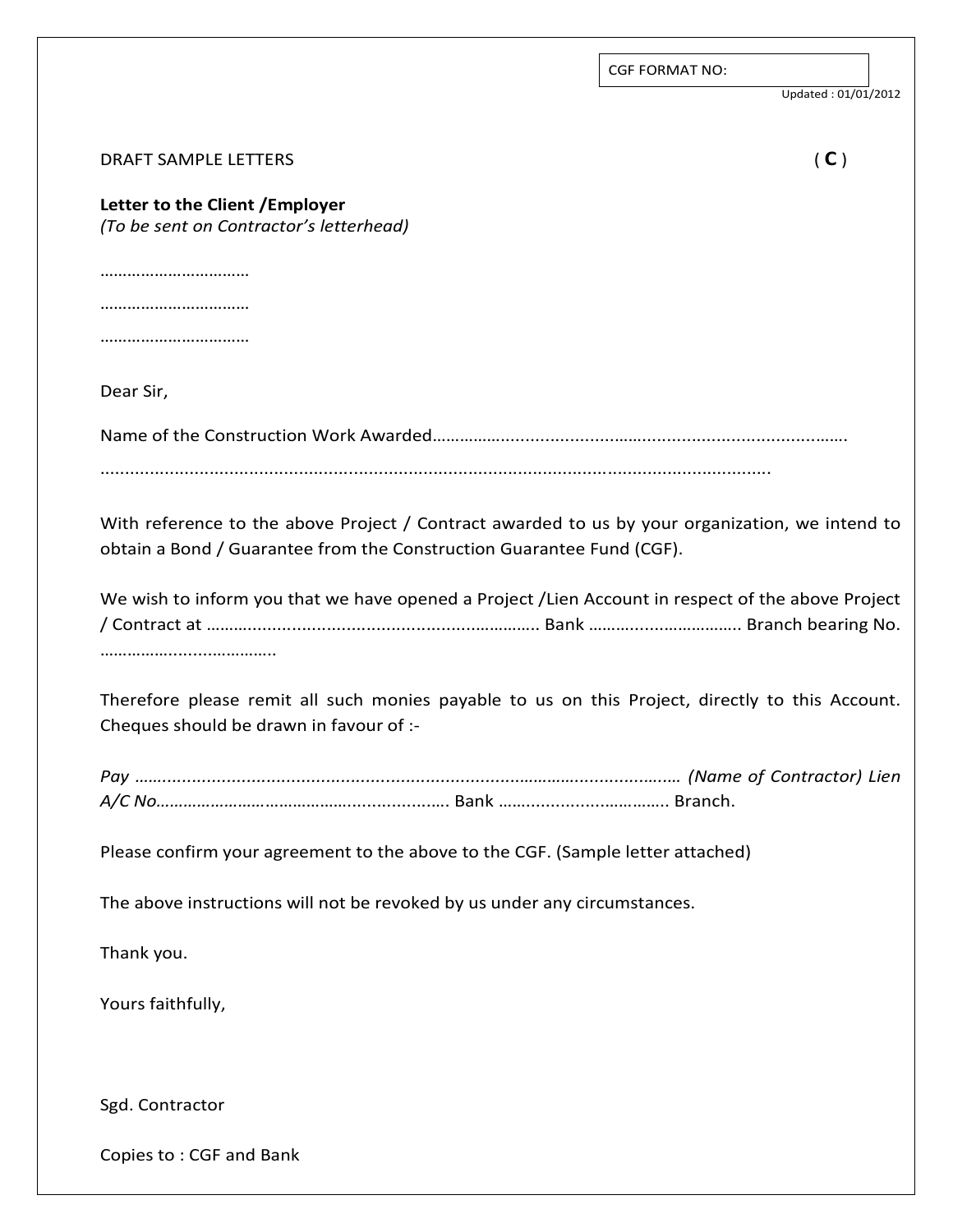|                                                                                                                                         | <b>CGF FORMAT NO:</b> |
|-----------------------------------------------------------------------------------------------------------------------------------------|-----------------------|
|                                                                                                                                         | Updated: 01/01/2012   |
| <b>DRAFT SAMPLE LETTERS</b>                                                                                                             | (D)                   |
| Letter from the Client/Employer to the CGF<br>(To be sent on Client's/Employer's Letterhead)                                            |                       |
| Date:                                                                                                                                   |                       |
| Construction Guarantee Fund, (CGF)                                                                                                      |                       |
| "Savsiripaya",                                                                                                                          |                       |
| 123, Wijerama Mawatha,                                                                                                                  |                       |
| Colombo 7.                                                                                                                              |                       |
| Dear Sir,                                                                                                                               |                       |
|                                                                                                                                         |                       |
|                                                                                                                                         |                       |
| request of the Contractor M/s. (Contractor Name)<br>the<br>At                                                                           |                       |
|                                                                                                                                         |                       |
| irrevocably undertake to remit all payments against the above contract, which are payable to                                            |                       |
| M/s. (Contractor Name)                                                                                                                  |                       |
| Line/Project<br>Account<br>No:<br>of                                                                                                    |                       |
| We further agree to notify the CGF as and when remittances are made against the said contract to<br>the said Lien/Project Bank Account. |                       |
|                                                                                                                                         |                       |
| Yours faithfully,                                                                                                                       |                       |
|                                                                                                                                         |                       |
| Authorised Signatory to the Organization                                                                                                | Seal                  |
|                                                                                                                                         |                       |
|                                                                                                                                         |                       |

Organization : ............................................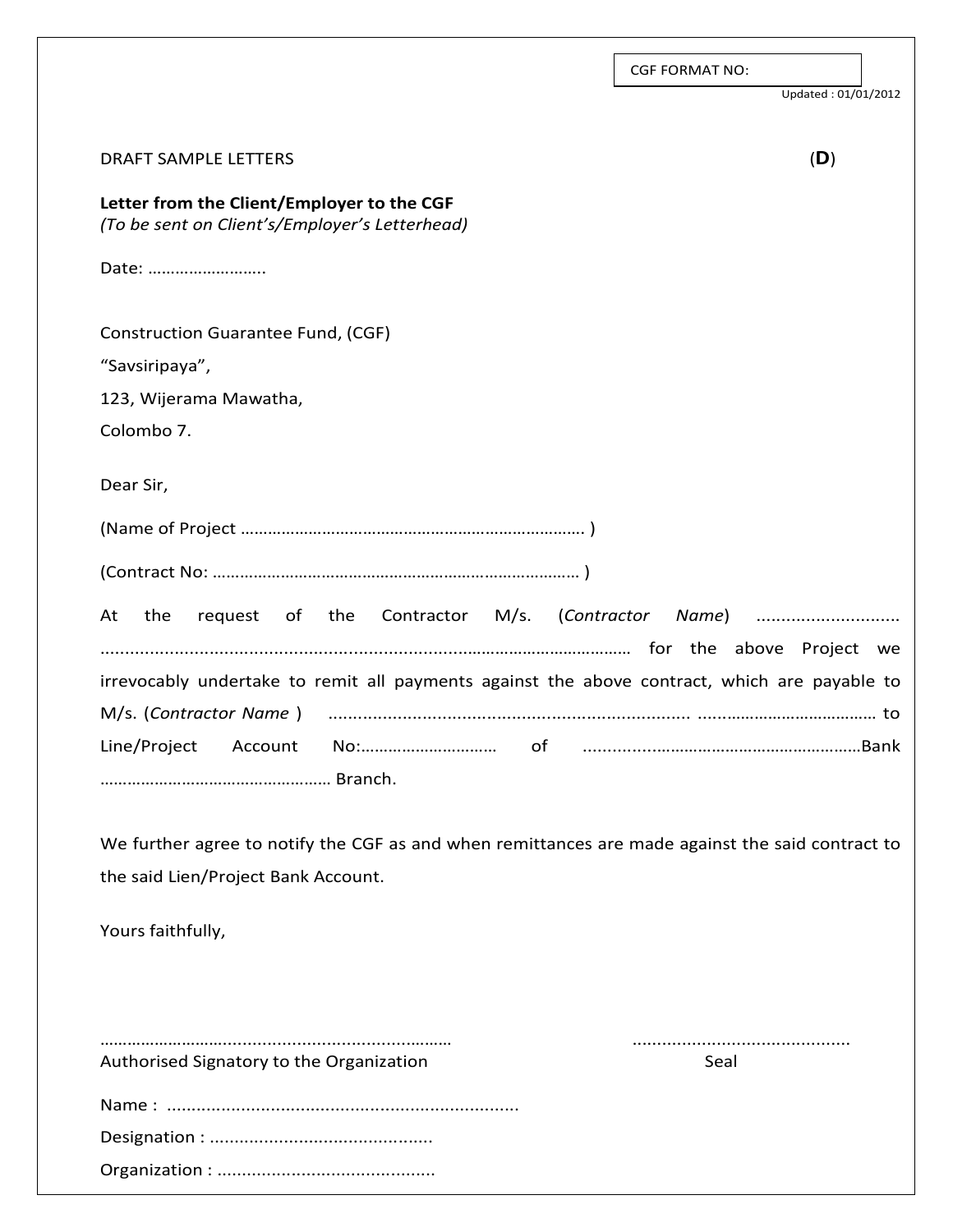### **SAMPLE FORMAT OF PROGRAMME / CASH DISTRIBUTION / HISTOGRAMME OF MATERIAL / WORKMEN / MACHINERY COMMON PAGE FOR**

 $(01)$  - BUILDING /

(02) - ROAD /

|                 |                        |                                                               |              |                |                    |                                                         |                      |     |         |     |                                                        |                                    |     | $(03)$ - WATER SUPPLY |
|-----------------|------------------------|---------------------------------------------------------------|--------------|----------------|--------------------|---------------------------------------------------------|----------------------|-----|---------|-----|--------------------------------------------------------|------------------------------------|-----|-----------------------|
| Project         |                        |                                                               |              |                |                    |                                                         | Advance Paid         |     | $:$ Rs. |     | Minimum Bill value                                     |                                    |     | $:$ Rs.               |
|                 | Contractor             | : $M/s$                                                       |              |                |                    |                                                         | Advance Recovery     |     | Ŀ.      |     |                                                        | Escalation - Payable / Not Payable |     |                       |
|                 | Contract Sum           | $:$ Rs.                                                       |              |                |                    |                                                         | Retention 10% or Max |     | $:$ Rs. |     | Interest for Delayed Payment                           |                                    |     | $\%$<br>÷             |
|                 | Contract Period :      | (Months)                                                      |              |                | Payment Mode<br>Ŀ. |                                                         |                      |     |         |     | Defects Lib Period                                     |                                    |     | Months<br>Ŀ           |
|                 |                        |                                                               |              |                |                    |                                                         |                      |     |         |     |                                                        |                                    |     |                       |
|                 |                        | <b>Months</b>                                                 | $\mathbf{1}$ | $\overline{2}$ | 3                  | 4                                                       | 5                    | 6   | 7       | 8   | 9                                                      | 10                                 | 11  | $12 \,$               |
|                 |                        | <b>VALUE OF WORK DONE</b>                                     | Rs.          | Rs.            | Rs.                | Rs.                                                     | Rs.                  | Rs. | Rs.     | Rs. | Rs.                                                    | Rs.                                | Rs. | Rs.                   |
|                 |                        | Monthly (Work Done) Bill Value                                |              |                |                    |                                                         |                      |     |         |     |                                                        |                                    |     |                       |
| 1               |                        |                                                               |              |                |                    |                                                         |                      |     |         |     |                                                        |                                    |     |                       |
| $\,2$           |                        | Cumulative Work Done                                          |              |                |                    |                                                         |                      |     |         |     |                                                        |                                    |     |                       |
| 3               | <b>ADVANCE PAYMENT</b> |                                                               |              |                |                    |                                                         |                      |     |         |     |                                                        |                                    |     |                       |
| $\overline{4}$  |                        | Less Advance Recovery                                         |              |                |                    |                                                         |                      |     |         |     |                                                        |                                    |     |                       |
| 4a              | Cumulative Recovery    |                                                               |              |                |                    |                                                         |                      |     |         |     |                                                        |                                    |     |                       |
| $\mathbf 5$     | Less RETENTION         |                                                               |              |                |                    |                                                         |                      |     |         |     |                                                        |                                    |     |                       |
| 5a              |                        | Cumulative Retention                                          |              |                |                    |                                                         |                      |     |         |     |                                                        |                                    |     |                       |
| 6               | Release of Retention   |                                                               |              |                |                    |                                                         |                      |     |         |     |                                                        |                                    |     |                       |
| $\overline{7}$  |                        | Monthly Bill Value $(1+6)-(4+5)$                              |              |                |                    |                                                         |                      |     |         |     |                                                        |                                    |     |                       |
|                 | <b>REVENUE</b>         |                                                               |              |                |                    |                                                         |                      |     |         |     |                                                        |                                    |     |                       |
| 8a              |                        | Advance Payment Received                                      |              |                |                    |                                                         |                      |     |         |     |                                                        |                                    |     |                       |
| 8b              |                        | Loans/ Credit facilities                                      |              |                |                    |                                                         |                      |     |         |     |                                                        |                                    |     |                       |
| 8c              | month delay            | Monthly Bill Pay Received 03                                  |              |                |                    |                                                         |                      |     |         |     |                                                        |                                    |     |                       |
|                 |                        |                                                               |              |                |                    |                                                         |                      |     |         |     |                                                        |                                    |     |                       |
|                 |                        | Monthly Bill payment Receivable<br>Monthly Cash in (8a+8b+8c) |              |                |                    |                                                         |                      |     |         |     |                                                        |                                    |     |                       |
| 9               | Cumulative Cash in     |                                                               |              |                |                    |                                                         |                      |     |         |     |                                                        |                                    |     |                       |
|                 |                        |                                                               |              |                |                    |                                                         |                      |     |         |     |                                                        |                                    |     |                       |
|                 |                        |                                                               |              |                |                    |                                                         |                      |     |         |     |                                                        |                                    |     |                       |
|                 | 10.0 EXPENDITURE       |                                                               |              |                |                    |                                                         |                      |     |         |     |                                                        |                                    |     |                       |
|                 | 10a FROM (Pg.2)        |                                                               |              |                |                    |                                                         |                      |     |         |     |                                                        |                                    |     |                       |
| 10 <sub>b</sub> | to $(8b)$ above        | Settlement of Loans in relation                               |              |                |                    |                                                         |                      |     |         |     |                                                        |                                    |     |                       |
| 11              | $(10a+10b)$            | MONTHLY EXPENDITURE                                           |              |                |                    |                                                         |                      |     |         |     |                                                        |                                    |     |                       |
|                 |                        | 12 CUMULATIVE EXPENDITURE                                     |              |                |                    |                                                         |                      |     |         |     |                                                        |                                    |     |                       |
|                 | 13 VARIANCE (9-12)     |                                                               |              |                |                    |                                                         |                      |     |         |     |                                                        |                                    |     |                       |
|                 |                        | NOTE 1. Cash Flow should be prepared without VAT              |              |                |                    | 2. Indication should be given how the deficit to be met |                      |     |         |     | * Indication should be given how the deficit to be met |                                    |     |                       |
|                 | CGF/Format No. /RR     |                                                               |              |                |                    |                                                         |                      |     |         |     |                                                        |                                    |     | updated on 01.05.2008 |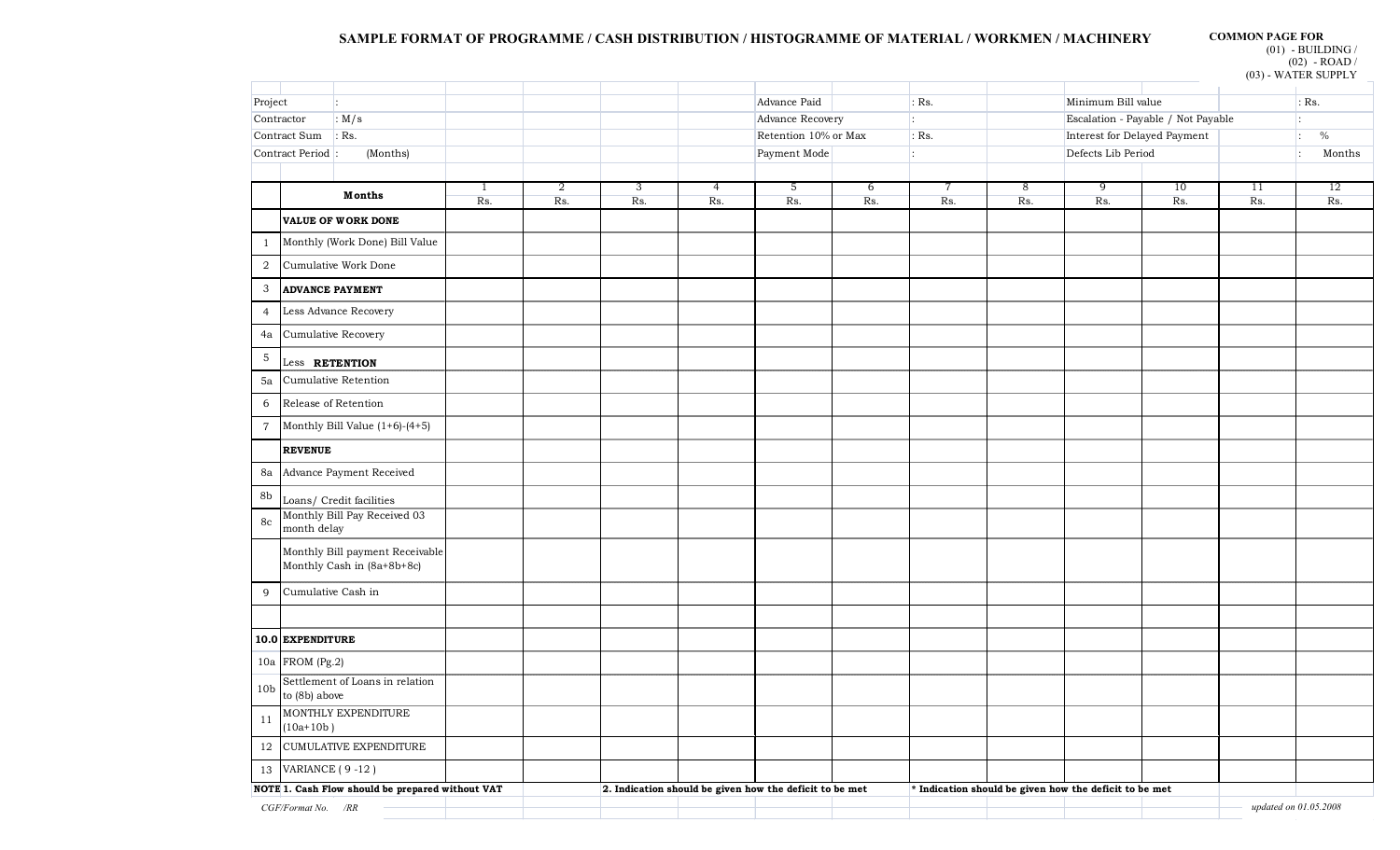# SAMPLE FORMAT OF PROGRAMME / CASH DISTRIBUTION / HISTOGRAMME OF MATERIAL / WORKMEN / MACHINERY **(Page 2 of 2)**

**(01) – BUILDING** 

| 10a   | 10.0 EXPENDITURE<br>excluding settlement<br>to loans) | Total<br>Qty<br>for<br>whole | Unit           | Rate | Total<br>amount<br>for<br>whole | as $%$<br>of<br>Cont.<br>Sum | Mon<br><sup>1</sup> | Mon<br>2       | Mon<br>$\mathbf{3}$ | Mon<br>$\overline{4}$ | Mon<br>5 | Mon<br>6 | Mon<br>$\overline{7}$ | Mon<br>8       | Mon<br>9 | Mon<br>10 | Mon<br>11      | Mon<br>12      |          | Cumulative Expenses during<br>Preceding  Month |            |
|-------|-------------------------------------------------------|------------------------------|----------------|------|---------------------------------|------------------------------|---------------------|----------------|---------------------|-----------------------|----------|----------|-----------------------|----------------|----------|-----------|----------------|----------------|----------|------------------------------------------------|------------|
|       |                                                       | Project                      |                |      | Project                         |                              |                     |                |                     |                       |          |          |                       |                |          |           |                |                | Forecast | Actual                                         | Difference |
|       |                                                       |                              |                | Rs.  | Rs.                             |                              | Rs.                 | Rs.            | Rs.                 | Rs.                   | Rs.      | Rs.      | Rs.                   | Rs.            | Rs.      | Rs.       | Rs.            | Rs.            | Rs.      | Rs.                                            | Rs.        |
| /1    | Preliminaries                                         |                              | Sum            |      |                                 |                              |                     |                |                     |                       |          |          |                       |                |          |           |                |                |          |                                                |            |
| /2    | Site O.H                                              |                              | Sum            |      |                                 |                              |                     |                |                     |                       |          |          |                       |                |          |           |                |                |          |                                                |            |
| /3    | Head Off O/H                                          |                              | Sum            |      |                                 |                              |                     |                |                     |                       |          |          |                       |                |          |           |                |                |          |                                                |            |
| /4    | Profit (Pl.see Note 3)                                |                              | Sum            |      |                                 |                              | $\blacksquare$      | $\blacksquare$ | $\sim$              | $\sim$                | $\sim$   | $\sim$   | $\sim$                | $\blacksquare$ | $\sim$   | $\sim$    | $\blacksquare$ | $\blacksquare$ |          |                                                |            |
|       | <b>MATERIALS</b>                                      |                              |                |      |                                 |                              |                     |                |                     |                       |          |          |                       |                |          |           |                |                |          |                                                |            |
| /5    | Cement                                                |                              | <b>Bags</b>    |      |                                 |                              |                     |                |                     |                       |          |          |                       |                |          |           |                |                |          |                                                |            |
| /6    | Rubble                                                |                              | m <sup>3</sup> |      |                                 |                              |                     |                |                     |                       |          |          |                       |                |          |           |                |                |          |                                                |            |
| /7    | Metal/ Aggregate                                      |                              | $\rm m^3$      |      |                                 |                              |                     |                |                     |                       |          |          |                       |                |          |           |                |                |          |                                                |            |
| /8    | Sand                                                  |                              | m <sup>3</sup> |      |                                 |                              |                     |                |                     |                       |          |          |                       |                |          |           |                |                |          |                                                |            |
| /9    | Reinforcement/Steel                                   |                              | Mt             |      |                                 |                              |                     |                |                     |                       |          |          |                       |                |          |           |                |                |          |                                                |            |
| /10   | Bitumen/ Asphalt                                      |                              | Sum            |      |                                 |                              |                     |                |                     |                       |          |          |                       |                |          |           |                |                |          |                                                |            |
| /11   | Premix Concrete                                       |                              | $\rm m^3$      |      |                                 |                              |                     |                |                     |                       |          |          |                       |                |          |           |                |                |          |                                                |            |
| /12   | DI Pipes                                              |                              | Sum            |      |                                 |                              |                     |                |                     |                       |          |          |                       |                |          |           |                |                |          |                                                |            |
| /13   | Filling Sub Base                                      |                              | m <sup>3</sup> |      |                                 |                              |                     |                |                     |                       |          |          |                       |                |          |           |                |                |          |                                                |            |
| /14   | ABC                                                   |                              | $\rm m^3$      |      |                                 |                              |                     |                |                     |                       |          |          |                       |                |          |           |                |                |          |                                                |            |
| /15   | Premix Asphalt                                        |                              | Mt.            |      |                                 |                              |                     |                |                     |                       |          |          |                       |                |          |           |                |                |          |                                                |            |
| /16.a |                                                       |                              | Sum            |      |                                 |                              |                     |                |                     |                       |          |          |                       |                |          |           |                |                |          |                                                |            |
| /16.b |                                                       |                              | Sum            |      |                                 |                              |                     |                |                     |                       |          |          |                       |                |          |           |                |                |          |                                                |            |
| /16.c |                                                       |                              | Sum            |      |                                 |                              |                     |                |                     |                       |          |          |                       |                |          |           |                |                |          |                                                |            |
| /16.d |                                                       |                              | Sum            |      |                                 |                              |                     |                |                     |                       |          |          |                       |                |          |           |                |                |          |                                                |            |
| /16.e |                                                       |                              | Sum            |      |                                 |                              |                     |                |                     |                       |          |          |                       |                |          |           |                |                |          |                                                |            |
| /16.f |                                                       |                              | Sum            |      |                                 |                              |                     |                |                     |                       |          |          |                       |                |          |           |                |                |          |                                                |            |
| /16.g |                                                       |                              | Sum            |      |                                 |                              |                     |                |                     |                       |          |          |                       |                |          |           |                |                |          |                                                |            |
| /16.h |                                                       |                              |                |      |                                 |                              |                     |                |                     |                       |          |          |                       |                |          |           |                |                |          |                                                |            |
| /16.j |                                                       |                              |                |      |                                 |                              |                     |                |                     |                       |          |          |                       |                |          |           |                |                |          |                                                |            |
| /16.k | Miscellaneous Mat.<br>Max.10% of Cont.Sum             |                              | Sum            |      |                                 |                              |                     |                |                     |                       |          |          |                       |                |          |           |                |                |          |                                                |            |
|       | <b>PLANT</b>                                          |                              |                |      |                                 |                              |                     |                |                     |                       |          |          |                       |                |          |           |                |                |          |                                                |            |
| /17   | Purchase                                              |                              | Sum            |      |                                 |                              |                     |                |                     |                       |          |          |                       |                |          |           |                |                |          |                                                |            |
| /18   | Hire / Lease                                          |                              | Sum            |      |                                 |                              |                     |                |                     |                       |          |          |                       |                |          |           |                |                |          |                                                |            |
| /19   | <b>Running Cost</b>                                   |                              | Sum            |      |                                 |                              |                     |                |                     |                       |          |          |                       |                |          |           |                |                |          |                                                |            |
| /20   | Fuel / Lubricant                                      |                              | Sum            |      |                                 |                              |                     |                |                     |                       |          |          |                       |                |          |           |                |                |          |                                                |            |
|       | <b>LABOUR</b>                                         |                              |                |      |                                 |                              |                     |                |                     |                       |          |          |                       |                |          |           |                |                |          |                                                |            |
| /21   | Sub Cont                                              |                              | Sum            |      |                                 |                              |                     |                |                     |                       |          |          |                       |                |          |           |                |                |          |                                                |            |
| /22   | Own Staff                                             |                              | Sum            |      |                                 |                              |                     |                |                     |                       |          |          |                       |                |          |           |                |                |          |                                                |            |
| /23   | Own Labour                                            |                              | Sum            |      |                                 |                              |                     |                |                     |                       |          |          |                       |                |          |           |                |                |          |                                                |            |
|       | TOTAL of 10a to Pg.1                                  |                              | Sum            |      |                                 |                              |                     |                |                     |                       |          |          |                       |                |          |           |                |                |          |                                                |            |
|       | Cum.Expenditure                                       |                              |                |      |                                 |                              |                     |                |                     |                       |          |          |                       |                |          |           |                |                |          |                                                |            |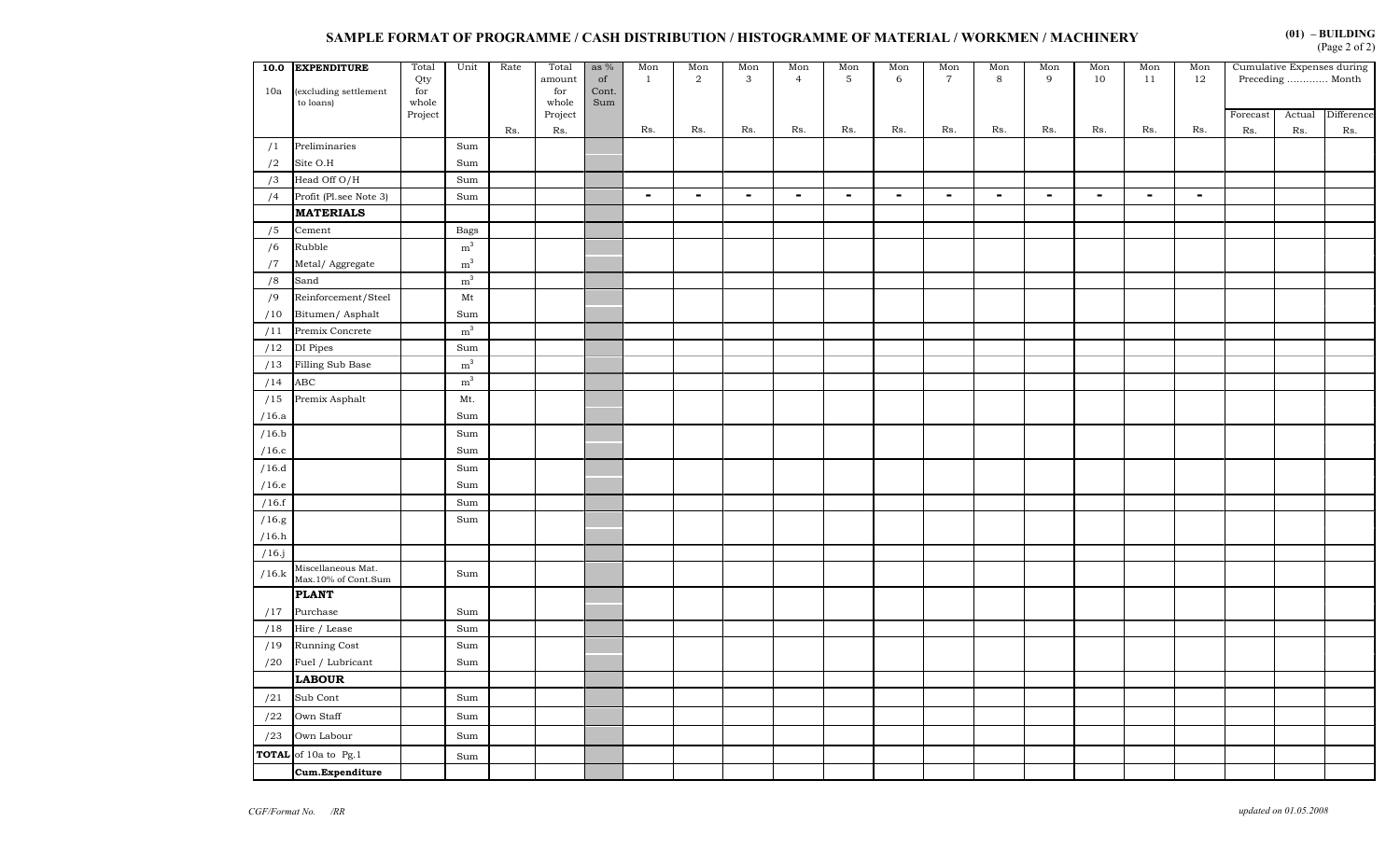#### **SAMPLE FORMAT OF PROGRAMME / CASH DISTRIBUTION / HISTOGRAMME OF MATERIAL / WORKMEN / MACHINERY**

| 10.0<br>10a   | <b>EXPENDITURE</b><br>(excluding settlement<br>to loans) | Total<br>Qty<br>for<br>whole | Unit               | Rate | Total<br>amount<br>for<br>whole | as $%$<br>of<br>Cont.<br>Sum | Mon<br>$\mathbf{1}$ | Mon<br>$\overline{2}$ | Mon<br>3 | Mon<br>$\overline{4}$ | Mon<br>$\mathbf{5}$ | Mon<br>6 | $\frac{\text{Mon}}{7}$ | Mon<br>8       | Mon<br>9       | Mon<br>10      | Mon<br>11      | Mon<br>12 | Cumulative Expenses during<br>Preceding  Month |               |                   |
|---------------|----------------------------------------------------------|------------------------------|--------------------|------|---------------------------------|------------------------------|---------------------|-----------------------|----------|-----------------------|---------------------|----------|------------------------|----------------|----------------|----------------|----------------|-----------|------------------------------------------------|---------------|-------------------|
|               |                                                          | Project                      |                    | Rs.  | Project<br>Rs.                  |                              | Rs.                 | Rs.                   | Rs.      | Rs.                   | Rs.                 | Rs.      | Rs.                    | Rs.            | Rs.            | Rs.            | Rs.            | Rs.       | Forecast<br>Rs.                                | Actual<br>Rs. | Difference<br>Rs. |
| /1            | Preliminaries                                            |                              | Sum                |      |                                 |                              |                     |                       |          |                       |                     |          |                        |                |                |                |                |           |                                                |               |                   |
| /2            | $\rm{Site}$ $\rm{O.H}$                                   |                              | Sum                |      |                                 |                              |                     |                       |          |                       |                     |          |                        |                |                |                |                |           |                                                |               |                   |
| /3            | Head Off O/H                                             |                              | Sum                |      |                                 |                              |                     |                       |          |                       |                     |          |                        |                |                |                |                |           |                                                |               |                   |
| /4            | Profit (Pl.see Note 3)                                   |                              | Sum                |      |                                 |                              | $\sim$              | $\blacksquare$        | $\sim$   | $\sim$                | $\blacksquare$      | $\sim$   | $\sim$                 | $\blacksquare$ | $\blacksquare$ | $\blacksquare$ | $\blacksquare$ | $\sim$    |                                                |               |                   |
|               | <b>MATERIALS</b>                                         |                              |                    |      |                                 |                              |                     |                       |          |                       |                     |          |                        |                |                |                |                |           |                                                |               |                   |
| /5            | Cement                                                   |                              | Bags               |      |                                 |                              |                     |                       |          |                       |                     |          |                        |                |                |                |                |           |                                                |               |                   |
| /6            | Rubble                                                   |                              | m <sup>3</sup>     |      |                                 |                              |                     |                       |          |                       |                     |          |                        |                |                |                |                |           |                                                |               |                   |
| $/\mathrm{7}$ | Metal/ Aggregate                                         |                              | $\rm m^3$          |      |                                 |                              |                     |                       |          |                       |                     |          |                        |                |                |                |                |           |                                                |               |                   |
| /8            | Sand                                                     |                              | m <sup>3</sup>     |      |                                 |                              |                     |                       |          |                       |                     |          |                        |                |                |                |                |           |                                                |               |                   |
| /9            | Reinforcement/Steel                                      |                              | Mt                 |      |                                 |                              |                     |                       |          |                       |                     |          |                        |                |                |                |                |           |                                                |               |                   |
| /10           | Bitumen/ Asphalt                                         |                              | Sum                |      |                                 |                              |                     |                       |          |                       |                     |          |                        |                |                |                |                |           |                                                |               |                   |
| /11           | Premix Concrete                                          |                              | $\rm m^3$          |      |                                 |                              |                     |                       |          |                       |                     |          |                        |                |                |                |                |           |                                                |               |                   |
| /12           | DI Pipes                                                 |                              | Sum                |      |                                 |                              |                     |                       |          |                       |                     |          |                        |                |                |                |                |           |                                                |               |                   |
| /13           | Filling Sub Base                                         |                              | m <sup>3</sup>     |      |                                 |                              |                     |                       |          |                       |                     |          |                        |                |                |                |                |           |                                                |               |                   |
| /14           | ABC                                                      |                              | $\rm m^3$          |      |                                 |                              |                     |                       |          |                       |                     |          |                        |                |                |                |                |           |                                                |               |                   |
| /15           | Premix Asphalt                                           |                              | $\mathop{\rm Mt}.$ |      |                                 |                              |                     |                       |          |                       |                     |          |                        |                |                |                |                |           |                                                |               |                   |
| /16.a         |                                                          |                              | Sum                |      |                                 |                              |                     |                       |          |                       |                     |          |                        |                |                |                |                |           |                                                |               |                   |
| /16.b         |                                                          |                              | Sum                |      |                                 |                              |                     |                       |          |                       |                     |          |                        |                |                |                |                |           |                                                |               |                   |
| /16.c         |                                                          |                              | Sum                |      |                                 |                              |                     |                       |          |                       |                     |          |                        |                |                |                |                |           |                                                |               |                   |
| /16.d         |                                                          |                              | Sum                |      |                                 |                              |                     |                       |          |                       |                     |          |                        |                |                |                |                |           |                                                |               |                   |
| /16.e         |                                                          |                              | Sum                |      |                                 |                              |                     |                       |          |                       |                     |          |                        |                |                |                |                |           |                                                |               |                   |
| /16.f         |                                                          |                              | Sum                |      |                                 |                              |                     |                       |          |                       |                     |          |                        |                |                |                |                |           |                                                |               |                   |
| /16.g         |                                                          |                              | Sum                |      |                                 |                              |                     |                       |          |                       |                     |          |                        |                |                |                |                |           |                                                |               |                   |
| /16.h         |                                                          |                              |                    |      |                                 |                              |                     |                       |          |                       |                     |          |                        |                |                |                |                |           |                                                |               |                   |
| $/16$ .j      |                                                          |                              |                    |      |                                 |                              |                     |                       |          |                       |                     |          |                        |                |                |                |                |           |                                                |               |                   |
| /16.k         | Miscellaneous Mat.<br>Max.10% of Cont.Sum                |                              | Sum                |      |                                 |                              |                     |                       |          |                       |                     |          |                        |                |                |                |                |           |                                                |               |                   |
|               | <b>PLANT</b>                                             |                              |                    |      |                                 |                              |                     |                       |          |                       |                     |          |                        |                |                |                |                |           |                                                |               |                   |
| /17           | Purchase                                                 |                              | Sum                |      |                                 |                              |                     |                       |          |                       |                     |          |                        |                |                |                |                |           |                                                |               |                   |
| /18           | Hire / Lease                                             |                              | Sum                |      |                                 |                              |                     |                       |          |                       |                     |          |                        |                |                |                |                |           |                                                |               |                   |
| /19           | Running Cost                                             |                              | Sum                |      |                                 |                              |                     |                       |          |                       |                     |          |                        |                |                |                |                |           |                                                |               |                   |
| /20           | Fuel / Lubricant                                         |                              | Sum                |      |                                 |                              |                     |                       |          |                       |                     |          |                        |                |                |                |                |           |                                                |               |                   |
|               | <b>LABOUR</b>                                            |                              |                    |      |                                 |                              |                     |                       |          |                       |                     |          |                        |                |                |                |                |           |                                                |               |                   |
| /21           | Sub Cont                                                 |                              | Sum                |      |                                 |                              |                     |                       |          |                       |                     |          |                        |                |                |                |                |           |                                                |               |                   |
| /22           | Own Staff                                                |                              | Sum                |      |                                 |                              |                     |                       |          |                       |                     |          |                        |                |                |                |                |           |                                                |               |                   |
| /23           | Own Labour                                               |                              | Sum                |      |                                 |                              |                     |                       |          |                       |                     |          |                        |                |                |                |                |           |                                                |               |                   |
| <b>TOTAL</b>  | of $10a$ to Pg.1                                         |                              | Sum                |      |                                 |                              |                     |                       |          |                       |                     |          |                        |                |                |                |                |           |                                                |               |                   |
|               | Cum.Expenditure                                          |                              |                    |      |                                 |                              |                     |                       |          |                       |                     |          |                        |                |                |                |                |           |                                                |               |                   |

NOTE: 1. Cash Flow should be prepared without VAT

2. Indication should be given how the deficit to be met 3. Profit as forecast at 10/4 above shall not be shared until the satisfactory completion of the Project.

**(02)** - **ROAD**<br>(Page 2 of 2)